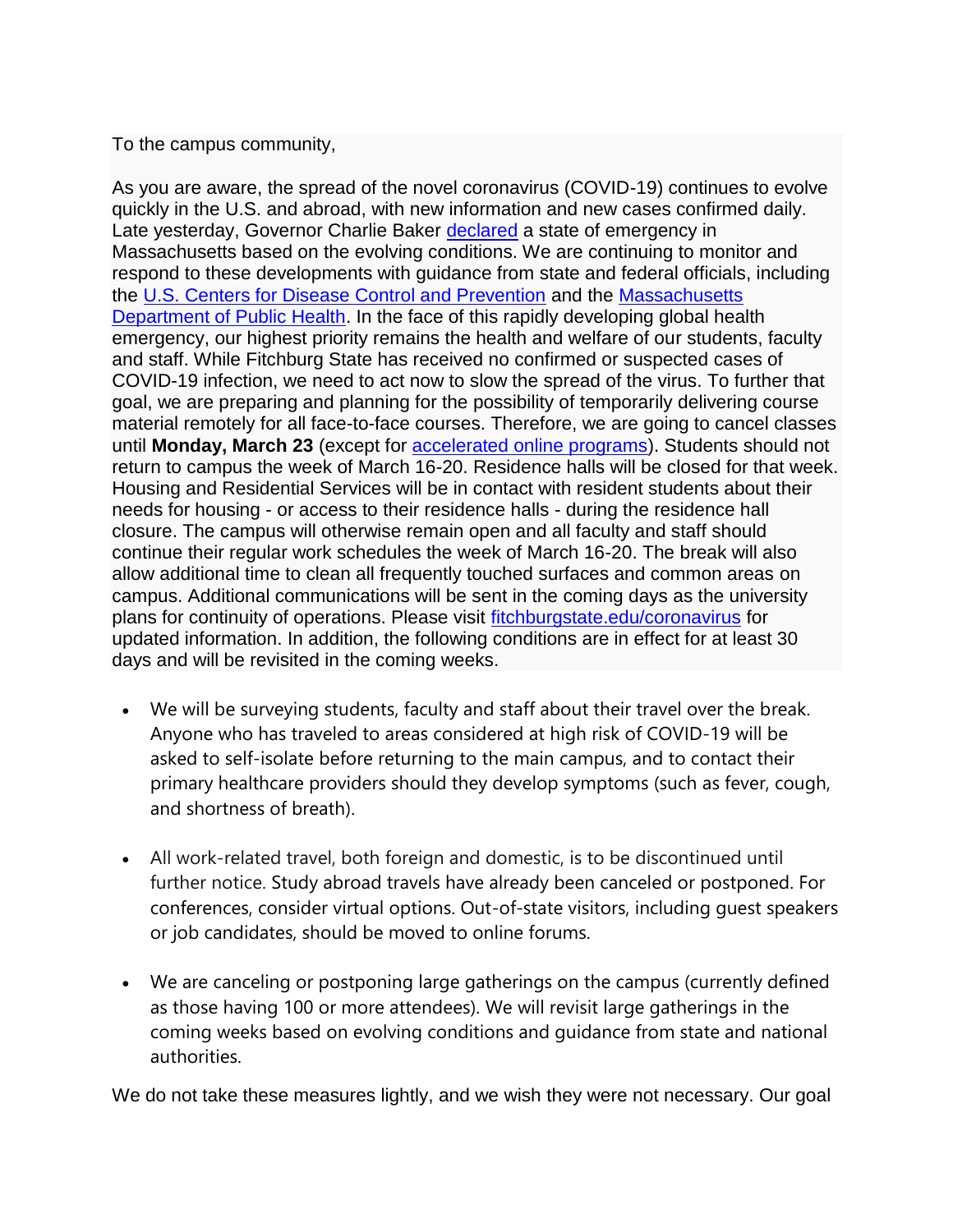is to keep members of our community safe while ensuring that students can complete their coursework for the semester and the daily operations of the institution can continue.

I assure you that the university's leadership is closely monitoring developments related to COVID-19 and we are in constant contact with healthcare providers, state government, and the Massachusetts Department of Public Health.

We will continue to provide all of you with details on how we will move forward. We know these decisions are disruptive, but are necessary to mitigate the spread of COVID-19.

Please visit [fitchburgstate.edu/coronavirus](https://www.fitchburgstate.edu/offices-services-directory/health-services/coronavirus-information/) to be kept apprised of the latest information, as well as tips on prevention.

Sincerely,

Richard S. Lapidus President